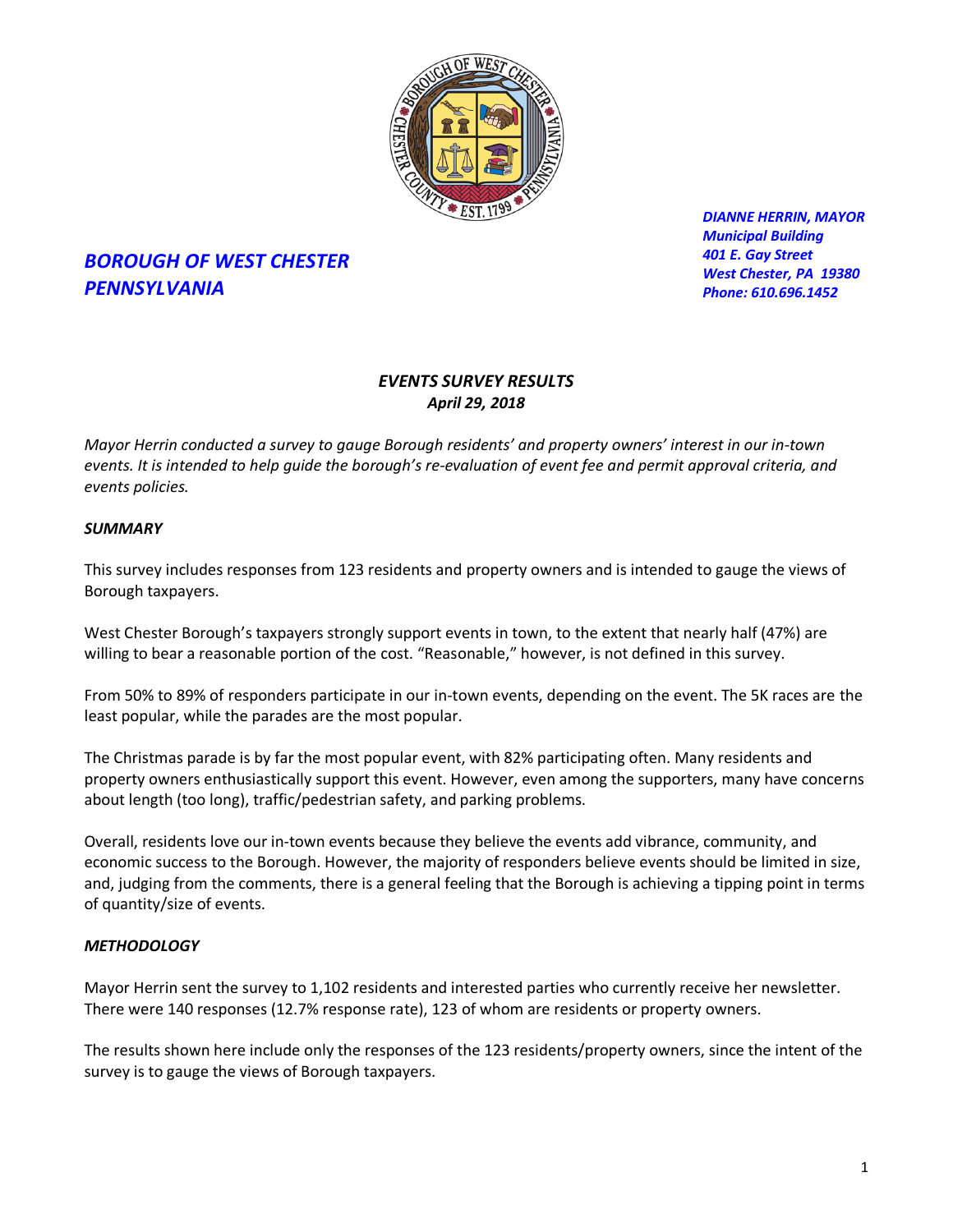## *RESULTS*

#### *General View of Events in Town*



#### **In general, do you like the fact that West Chester is home to many community events in town?**

# *General View of Taxpayer Burden*



**Do you think Borough taxpayers should bear a reasonable portion of the cost of events?**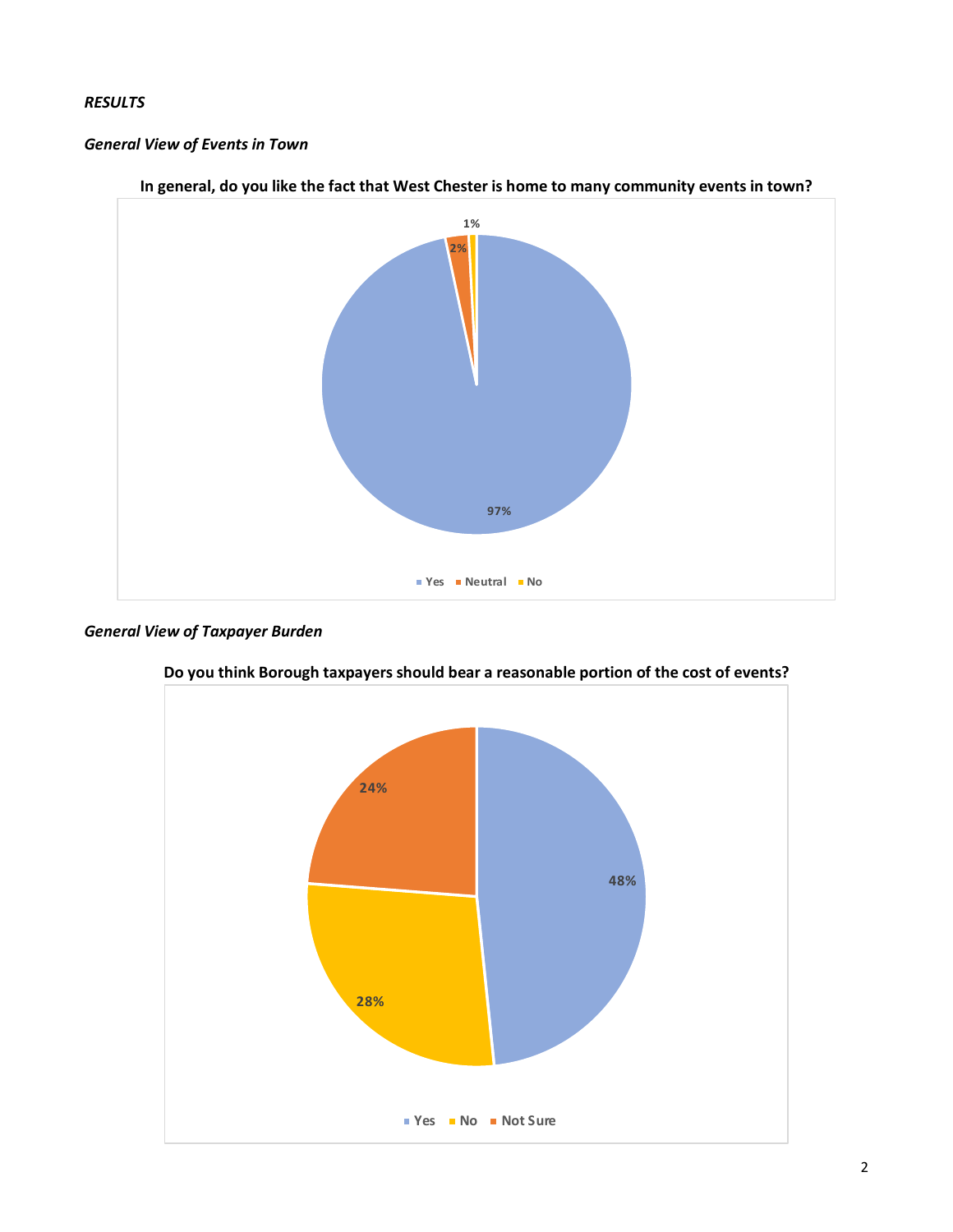



#### **How often do you attend these in-town events?**

### *Number of Events*



**Should the Borough limit the number of events it allows in town?**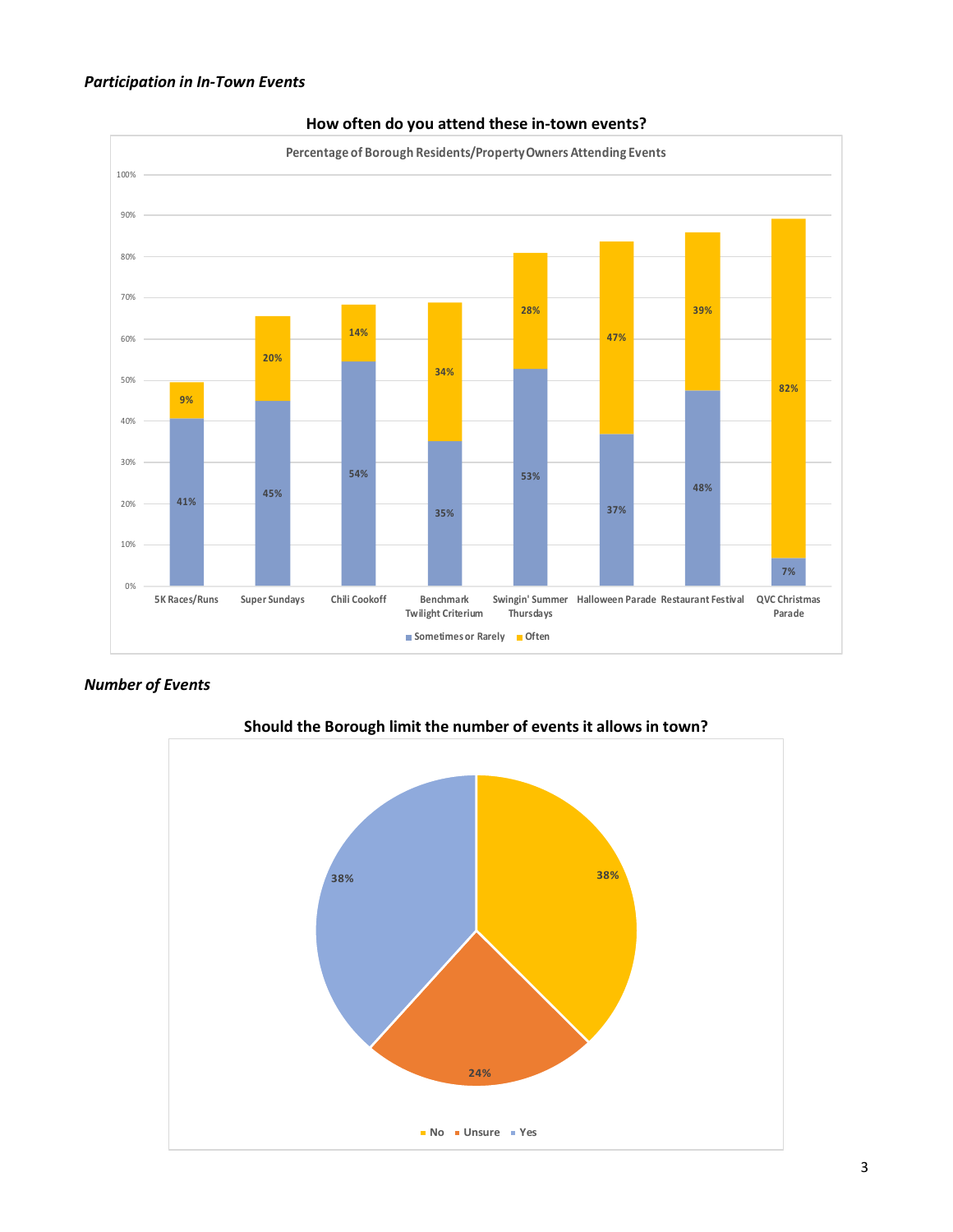# *Size of Events*



**Should the Borough limit the size of events it allows in town?**

## *View of Safety*



**When you attend an event in town, do you have concerns about safety?**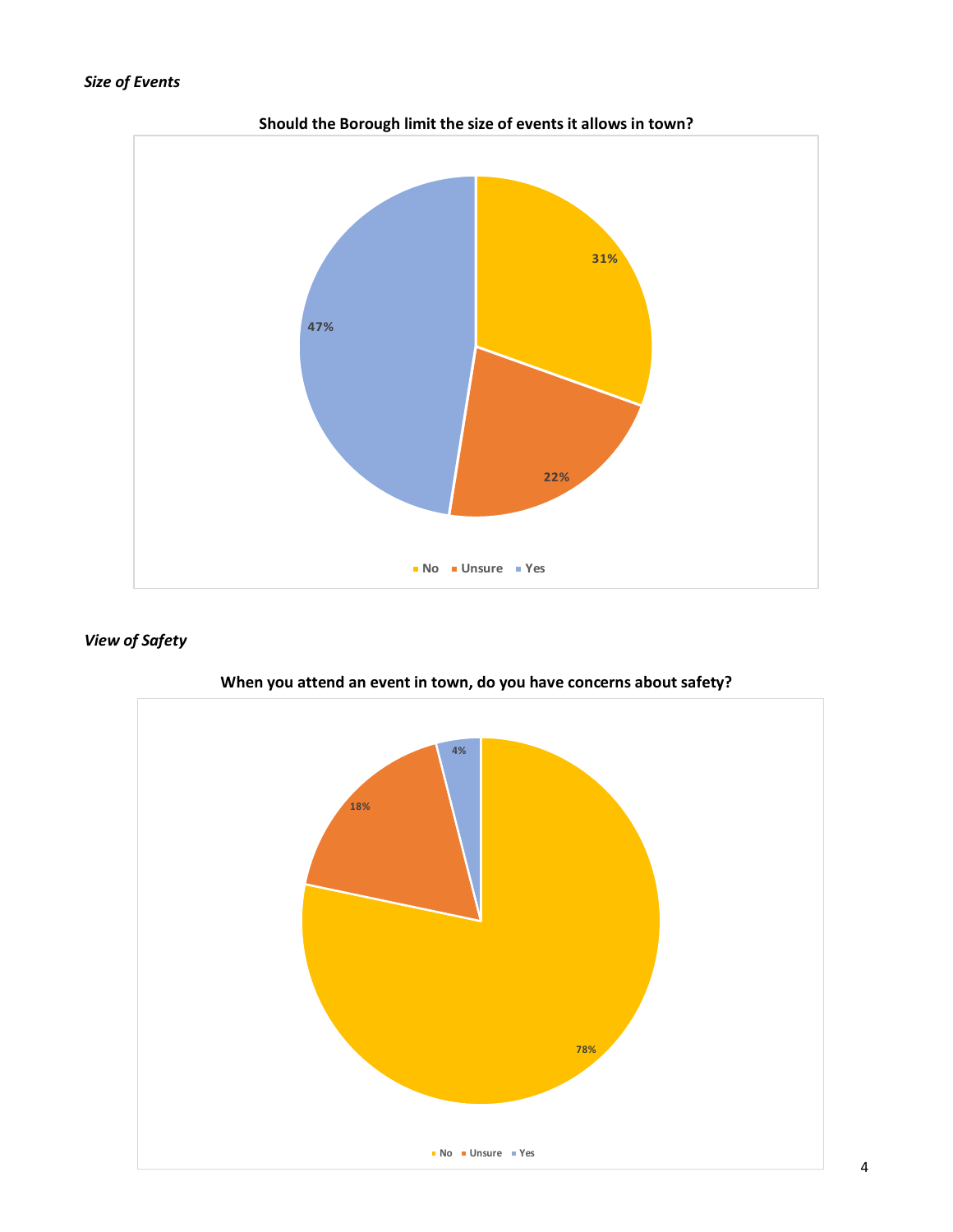### *Comments*

All responders'comments are listed in the Appendix. Here are some common themes among the comments:

- There is a general concern that the size/number of events is at its maximum.
- Residents tend to feel the Christmas parade is too long. Families with children find it challenging to stay for the entire parade.
- Residents express concerns about parking issues and pedestrian and traffic safety during the Christmas parade. Many suggest a well-managed, visible shuttle service.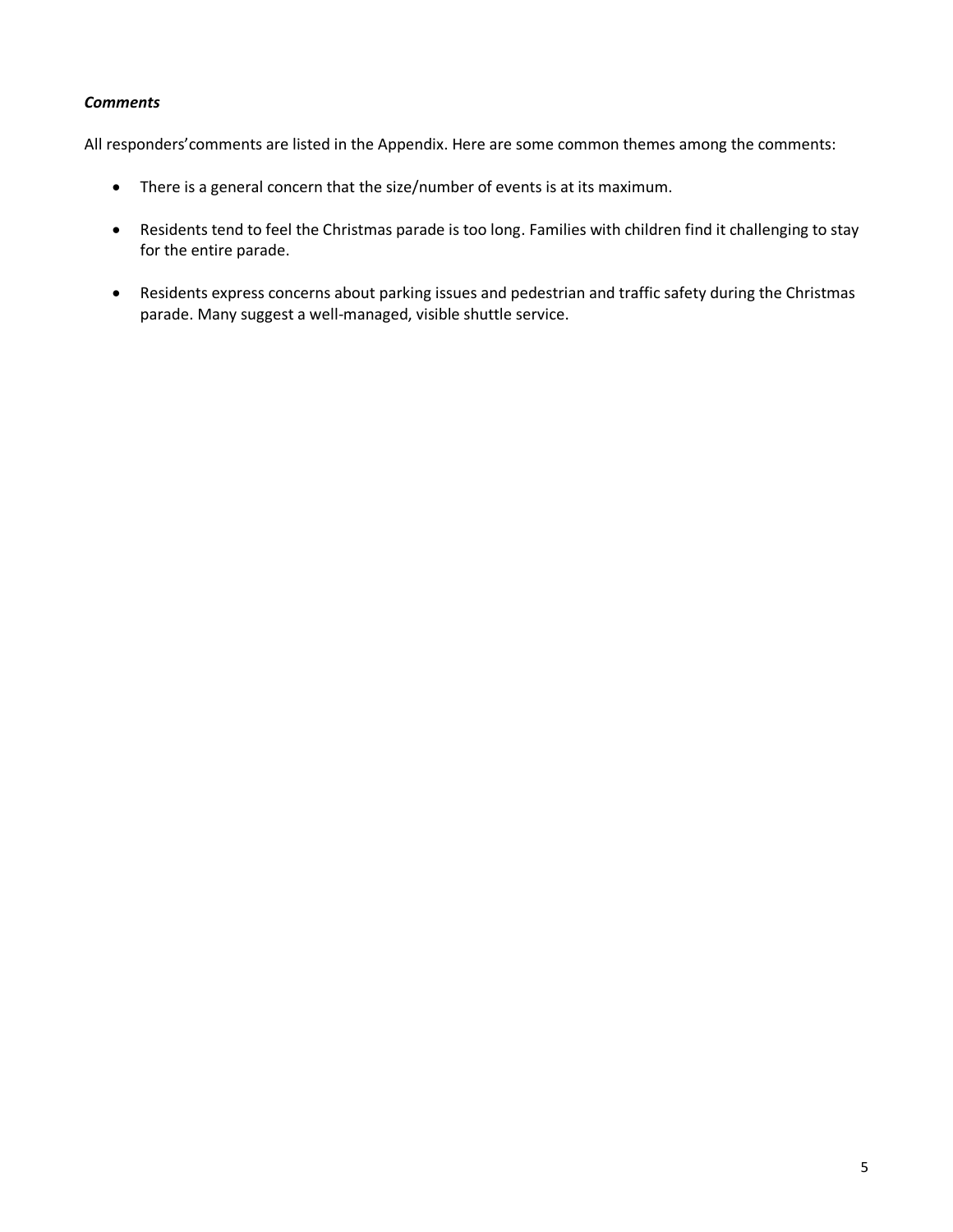#### **APPENDIX: COMMENTS FROM RESIDENTS & PROPERTY OWNERS**

- Charging the public a nominal fee for events may be challenging, but I think worthwhile. MUCH better than even considering having tax payers pay for these events in any amount!!!! I think the charm of west Chester and its sense of community and quality of life is enhanced by the variety of events hosted here. Tax payers should not need to pay more for these events. There are Parks & Recreation staff paid by tax payers. Additional fees for events would be totally inappropriate. Charge \$5 per person. Have your Parks & Rec Board and volunteers you trust stationed at entrances to events and wandering around events welcoming people and asking for \$5 per head if they do not have a hand stamp (or some other form of proof of prior payment). I'd volunteer to do that for a couple of hours, and I don't live there yet, but am a homeowner and intend to live there some day.
- Gay Street should be made pedestrian, at least on weekends.
- Two comments: (1) The Christmas parade is totally out of hand, I remember the Old-Fashioned Christmas and it was a low-key Borough focused good time. (2) various runs regularly use Sharpless St., we get no notice of these events and I have been told by flaggers I can't drive my car onto my street when I had a carload of groceries, been yelled at and had my car pounded on, my wife was told she couldn't drive to our home, and I got blocked in my alley and I could go on. I did ask Don Braceland if the race flaggers have the right to deny residents access to their homes and never got an answer. I know the events are for a good cause and would have less problem if I at least knew when and where the events were. And before you tell me that the info is posted, I shouldn't have to check daily for events, I should get an email telling me about them. Also, why don't these groups have to get a parade permit requiring posting of the routes?
- We do not attend events generally because they are much, MUCH too crowded. This removes the small town feel and diminishes our enjoyment.
- I'm especially concerned about the traffic issues connected w/the Christmas parade.
- Love the Christmas parade and go every year unfortunately it always seems to start late and goes way too long. With kids, we have yet to actually see SANTA arrive before we have to head back home.

Some events seem too similar; e.g. I see the same food and vendors at Super Sunday and each Swinging Summer Thursday and other festivals. Maybe have a more distinct theme for each one - e.g. One with a country theme with country music and only country themed vendors. Another SST could be more kid centric with moon bounces, vendors geared toward kids. A third geared toward crafts etc. The vintage garage sale is unique and interesting! Maybe bring that to downtown. More unique events like this esp. with different food trucks with unusual food offerings.

The absolute best event is the Christmas parade. The only drawback is that it goes too long for little kids to be up so late out in the often very cold weather to see Santa at the end. They need to either limit the number of floats/bands or have them move faster. Last few years it's been between 9:15-9:30pm before Santa got to Penn's table! It was a nightmare when my kids were under age 5. Two hours standing in the cold and often hard to see. We do love it but it can be exhausting.

Halloween parade has gotten worse. New rules about no handing out candy meant we skipped it this past year. And when we did go there was so much waiting around while everyone gets lined up. My boys were going bananas before it started.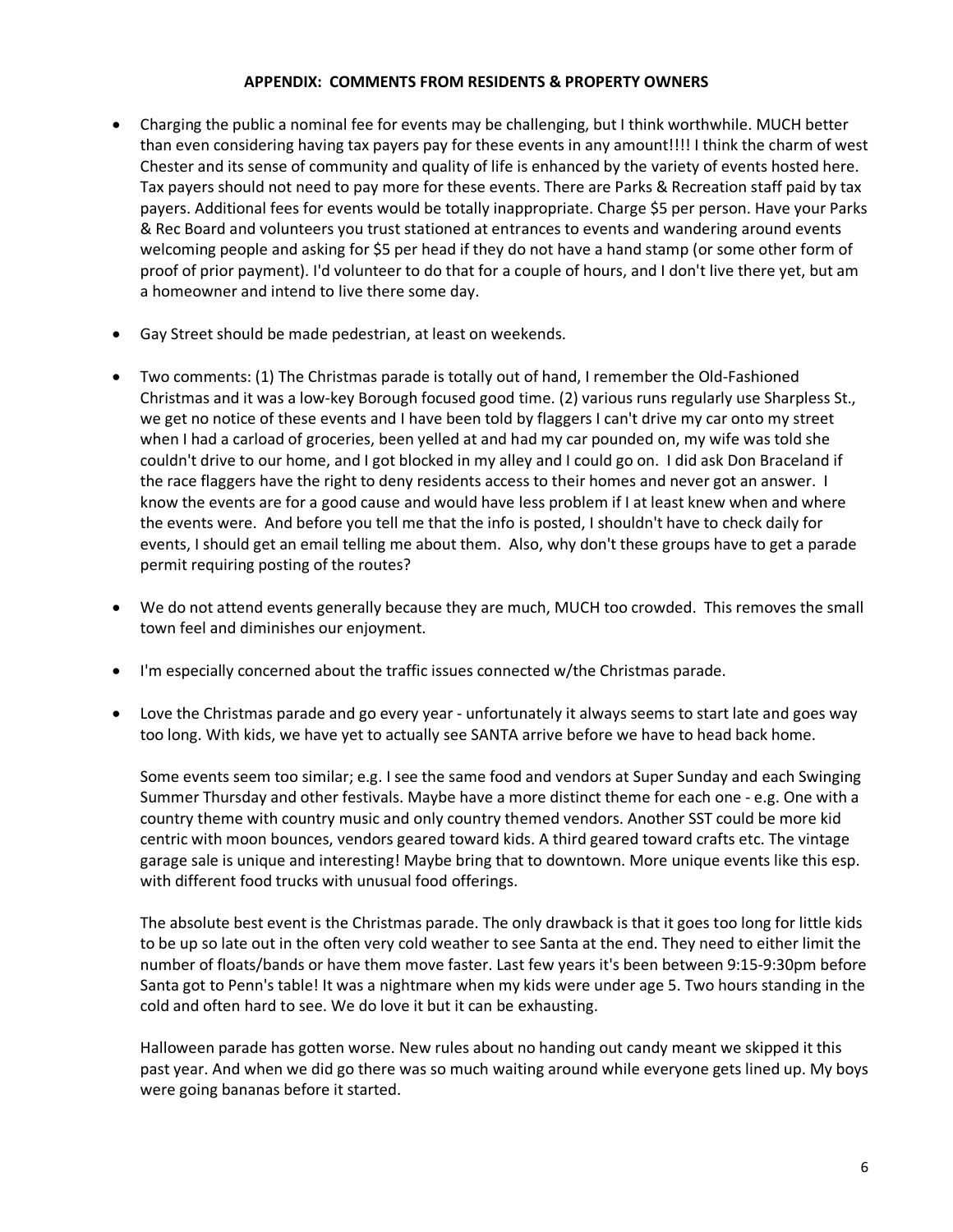- The 5k races are excessive and annoying.
- Large events cause me to be concerned about safety but that is because of the times we live in and I would hate to end those events for that reason. Precautions should be taken as possible.
- The Christmas parade is one of my favorites!!
- We love the parades, especially the Christmas one. I would like to see a Memorial Day parade. Extending the restaurant festival to include Market St was great in that it eased the congestion. Swinging Thursdays are fun but need more food vendors.
- Halloween Parade: I love that the participants are no long allowed to throw candy. For so long, I have watched children almost get run over by vehicles to get a piece of candy. The bags they would pick up this year were plenty of candy for the children.

Christmas Parade: This parade has gotten way too big for our little town. There are just too many people coming into town for the size we are. God forbid there be an emergency, between the road closures and the traffic trying to get around the road closures, emergency vehicles will never be able to get to their destination. I miss the small parade that it used to be. Also, walking around town on the night of the Christmas Parade is so dangerous. Residents are so eager to get home and are trying to navigate the closed roads that they are running stop signs and almost hitting people. It is very scary and we may not be attending the parade anymore due to the crowds in town.

Runs: There are just way too many runs in the Borough. Why can't they run at a park with a track? The traffic on High and Market Sts. on Saturday is heavy enough without having to navigate the closed roads.

Restaurant Festival: This event gets very crowded but with the addition of Market Street, it has improved. There is still plenty of room on Market to spread out the vendors on Gay St. even more.

Swinging Summer Thursdays: This used to be a highlight of our summer evenings, but since there are no food vendors anymore, we don't really attend. We used to be able to go up and have some food and get a snack, but now there are just tables giving our free junk and you have to go into a restaurant to get food, which defeats the purpose of the festival. The kids like to go up and see how much free stuff they can get, but we don't attend very often.

- More of the parking for downtown events should be at WCU with a frequent shuttle to the perimeter of the event. Relieves traffic congestion and pedestrian traffic on side streets, trash and noise. A Saturday morning Gay Street pedestrian mall closure, as was discussed during the comprehensive parking plan meeting, would allow events such as the WC Farmer's Market to take place alongside other craft/artisan events in downtown allowing for window browsing and foot traffic for shops that choose to open early.
- The Crit is amazing. I like the Chili cook off vibe but am a vegetarian and often go home hungry! Swinging Thursdays lack something, but I'm not sure what that is. I love the twice-yearly art crawls. The parades rock!!!
- I enjoy the First Friday Arts events and wish there was more opportunities for local artists to be seen in town. As a recent graduate student of the Pennsylvania Academy of the Fine Arts and an undergraduate of WCUPA's Art Program I find it difficult to find opportunities to be involved in the arts in town.... besides at the CCAA.
- Events seem to similar, such as chili cook off and restaurant week.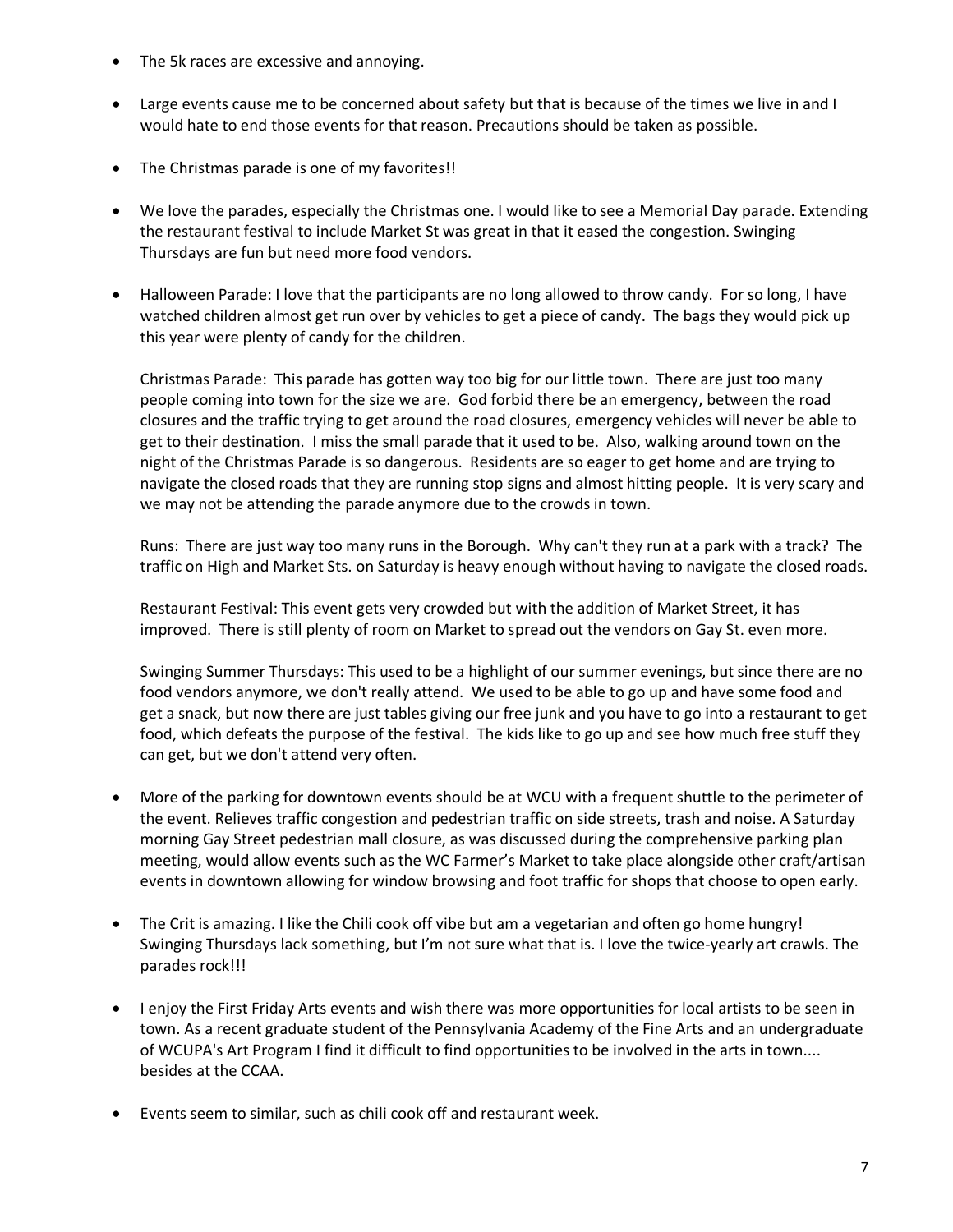• The Christmas parade is too big for our town. It is exciting, but during our 8-block walk home last year we saw many dangerous traffic incidents involving impatient drivers that especially endangered pedestrians. Our police force is not large enough to properly patrol all of the outlying areas impacted by such a huge event.

The new candy-station program at the Halloween parade is just silly. That's a small-town event with deep-rooted tradition. Let the participants share candy like they used to. Emphasize no throwing, if that's really a problem. But last year's attempt at controlling it was a real downer.

- Christmas parade is too large and the parking on boro streets is unsafe, having participants from 6 states is overboard, use local talent and park cars off site, residents are placed in an unsafe situation as roads are blocked making emergency vehicles unable to travel through the streets, parade has overgrown the town, either make it smaller or move it, thanks.
- The Xmas parade seems to have become too large and thus it ends up being a long parade with lots of stops and breaks in the action.
- The Restaurant Festival is so large and crowded that we have started to leave town for the day. It is not enjoyable when you can't move.

The frequent runs are a bit annoying. It would help if the residents whose streets are blocked would have prior notice. This would allow residents to plan accordingly when they have appointments.

- The bike race is to confined. I think the course could be spread out over a wider area.
- Love the events in town! It would be helpful to offer a continuous loop shuttle to Henderson or some other nearby large parking space to alleviate parking issues during events. The shuttle buses could have exclusive access to certain roads to allow them to get back and forth quickly. We love that the town has events that we can walk to. All of the staff from the Rec dept, to the police, to the vendors & restaurants, all do such a great job.
- The number and magnitude of the current events are fine. Any more events would likely push me over to the "I don't like events" side.
- Many of the events are great, and have become tradition for the Borough, like the Restaurant Festival for instance. However, I believe that there are too many events, so much so that they become a nuisance and of little interest to the general public.
- Parking was a problem for the Christmas event. Provide buses from the QVC parking lot would be a good plan.
- Would not miss Christmas parade.
- Part of the charm of WC is the many fun street events. They help bolster the sense of community and bring people in town to experience our great shops and restaurants. Perhaps some accommodation needs to be made for shuttle parking.
- Let's use the old Wyeth plant site as a flea market!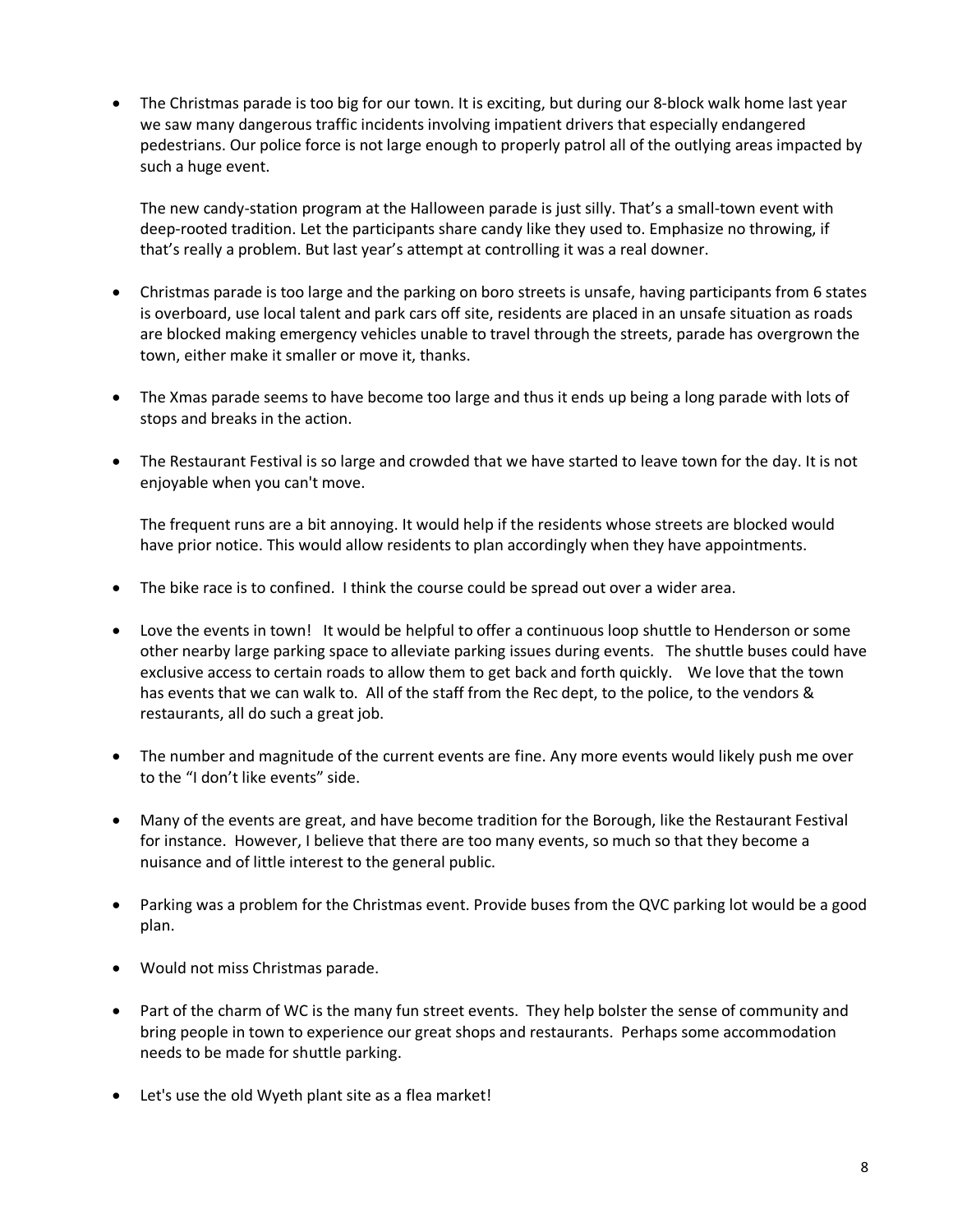- My grandchildren really enjoy the parades and things like Super Sunday. Swinging Thursdays are great but not easy for us to attend. Races are not our thing so we don't attend but know how popular they are with others.
- The events give a great deal of exposure to West Chester and contribute to the retail and restaurant economy. The events are a big positive to the community.
- Yes I attend the Christmas parade. My husband works on the other side of town and does not have difficulty getting home during these events. We plan for parking ahead of time. Families frequently meet to attend these events. We should consider parking on campus and running buses if neighbors are concerned.
- As a borough resident you learn to work around the events. They bring people together and bring income to businesses.
- Love the Christmas parade, but viewing it has become difficult because of the crowds. It's a catch-22 situation because more people mean more spending in the borough.
- I attended the Halloween parade, Veterans Day, criterion, and restaurant festival and thought they were well -run and well -attended. So proud to live in West Chester. I missed the Christmas parade so I cannot personally attest to crowd or traffic/safety.
- The Christmas parade has become huge! We never stay until the end now, but we still love it.
- We like the parades and restaurant festival. Maybe the festivals could be more spread out to help alleviate crowding. Would like fewer foot races that shut down Borough streets.

Be nice to have a music festival (jazz would be good) in the many bars and restaurants similar to the blues one in Media. Imagine closing off gay and market and people walking into all the venues to hear great music. That would bring more action to market street venues too. Just sayin.

- Holiday parade draws too many people/ need more parking.
- The Christmas Parade crowds have gotten out of control.
- Some of the events, in my opinion, have gotten too big, so I have lost interest in attending. Also, the exclusion of dogs from public events has a big part in my decision to not attend.
- We love the Christmas Parade, Halloween Parade, Twilight Criterium and the Restaurant Festival (although it has gotten REALLY crowded). Swingin' Summer Thursdays is an event that makes West Chester a special, charming and unique place.
- My husband and I have lived in the borough for 45 years and have attended the Christmas parade--as in, we helped organize it in 1980, and then costumed it, led tours, sold tickets-- for 30 years. It has now become so big that it will choke itself; the borough cannot handle the number of people who want to watch it (narrow sidewalks, downtown route, and no parking). And, it no longer has any real historical connection to the borough, as the original Old-fashioned Christmas did. It is now just a fancy parade that a lot pf people want to watch, and so non-local participants should pay for the privilege. (I don't know what the fee structure is for participating groups, if any) but every group ought to pay something to reimburse the borough for police/safety/parking shuttle costs. This has to be re-thought.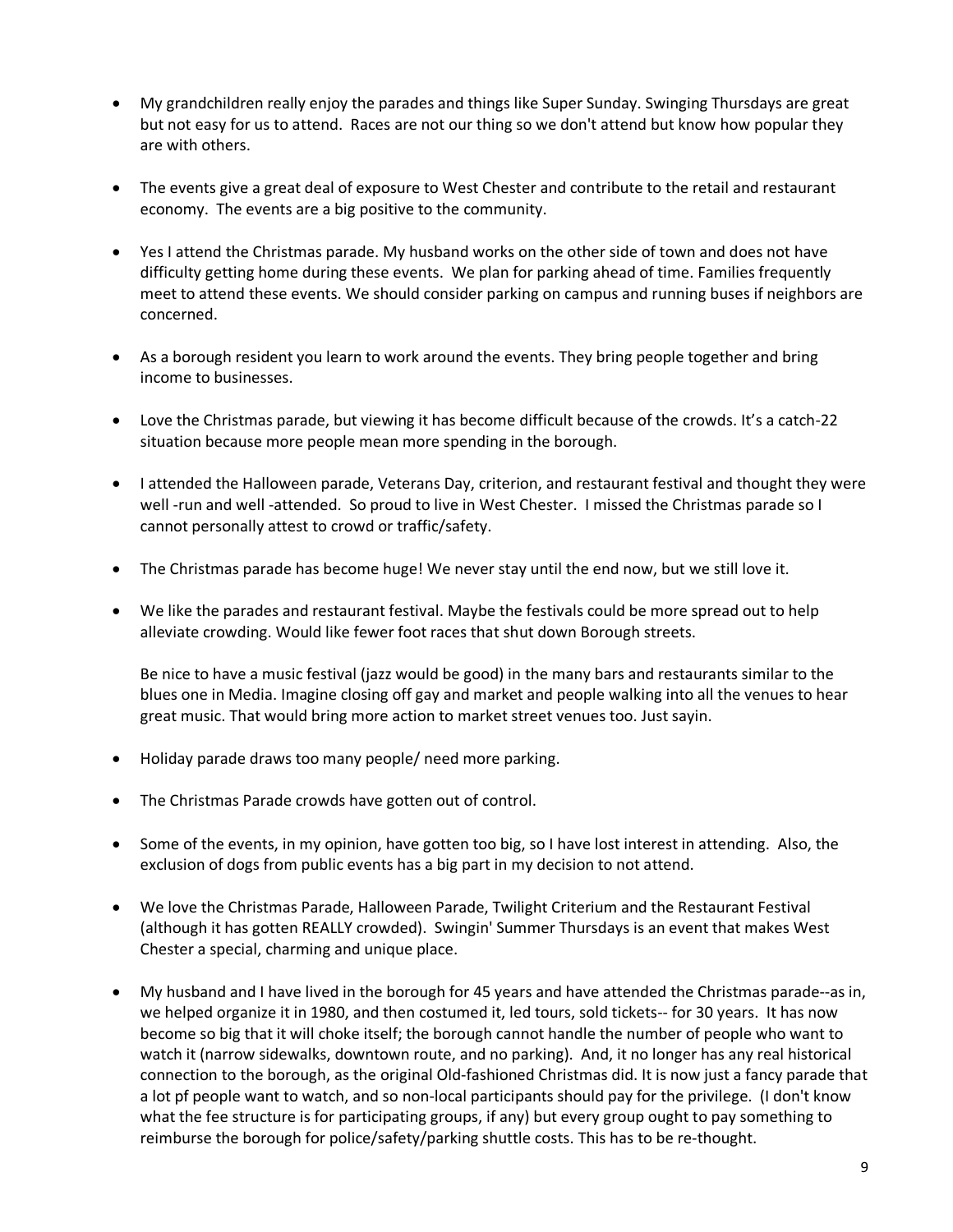We have sporadically attended all of the other events, and enjoyed them thoroughly before they became repetitious, and/or too big. They have been good for the borough.

We opted out of the restaurant festival when offerings were no longer small tasting samples, but larger and more expensive portions and less introductory/foodie and more just common stuff.

And for all of these festivals: We are old and do not want to battle crowds, so you can dismiss my complaint on that front, because many younger people love crowds. But there is nevertheless a tipping point where the hassles of size, parking availability, and ease of getting to the event site will simply deter people from coming back after a mixed or negative experience.

All of these problems can be solved--expensively. And I, as a taxpayer, do not want to foot more than a reasonable part of the bill even though the events have many benefits for the borough's vitality, which I value.

I know enough of the borough's history to know that its fortunes have waxed and waned forever. At least twice since we've been here. But just getting bigger won't do it. I don't envy the those who want to remedy any faults.

- Old Fashioned Christmas should return to its roots historical holiday celebration, featuring shops and activities in Borough, with minimal commercial advertising. Borough should financially/service support only NON-commercial BOROUGH events. Events should not exceed police/fire/public works ability to support them and costs of these services should be borne by sponsor of event: BID, non-profits (from proceeds), etc. Borough residents should not be expected to bear costs for other communities' enjoyment without cost-sharing, a difficult balance.
- Throw candy out at the Halloween/Christmas parade again!
- Would like to see some more variety for example art show. Also maybe spread out events on market and gay sts so the walking is not so crowded. More seating at events for outdoor eating and activities for families.
- The Christmas Parade, specifically, has become too big for our police department to manage with confidence. If it's true that we have 40,000 people attending, that's approximately the seating in Citizen Bank Park. The difference is we have 10 police officers and they have a LOT more. Also, the Borough makes NO money on this affair, even though our residents and Borough staff are inconvenienced for the better part of two days during set-up and tear-down.
- The Christmas parade needs to be pared down. It goes on too long. Too late for little kids and way too many bands.
- Christmas parade is so much fun and love to attend with family and friends. I like the fact there is always something happening and the small city feel. The businesses should bear some cost, not residents. Also, the township should do more to fill the vacant spaces and buildings to drive revenue and activity.
- Xmas parade hard to watch need stadium seating. Could they go around track at High School at end or beginning.

Restaurant Festival is too crowded and we do not go anymore. Need more space, could use one side of/in street for vendors and more standing and sitting space and the other side for the street for pedestrian travel.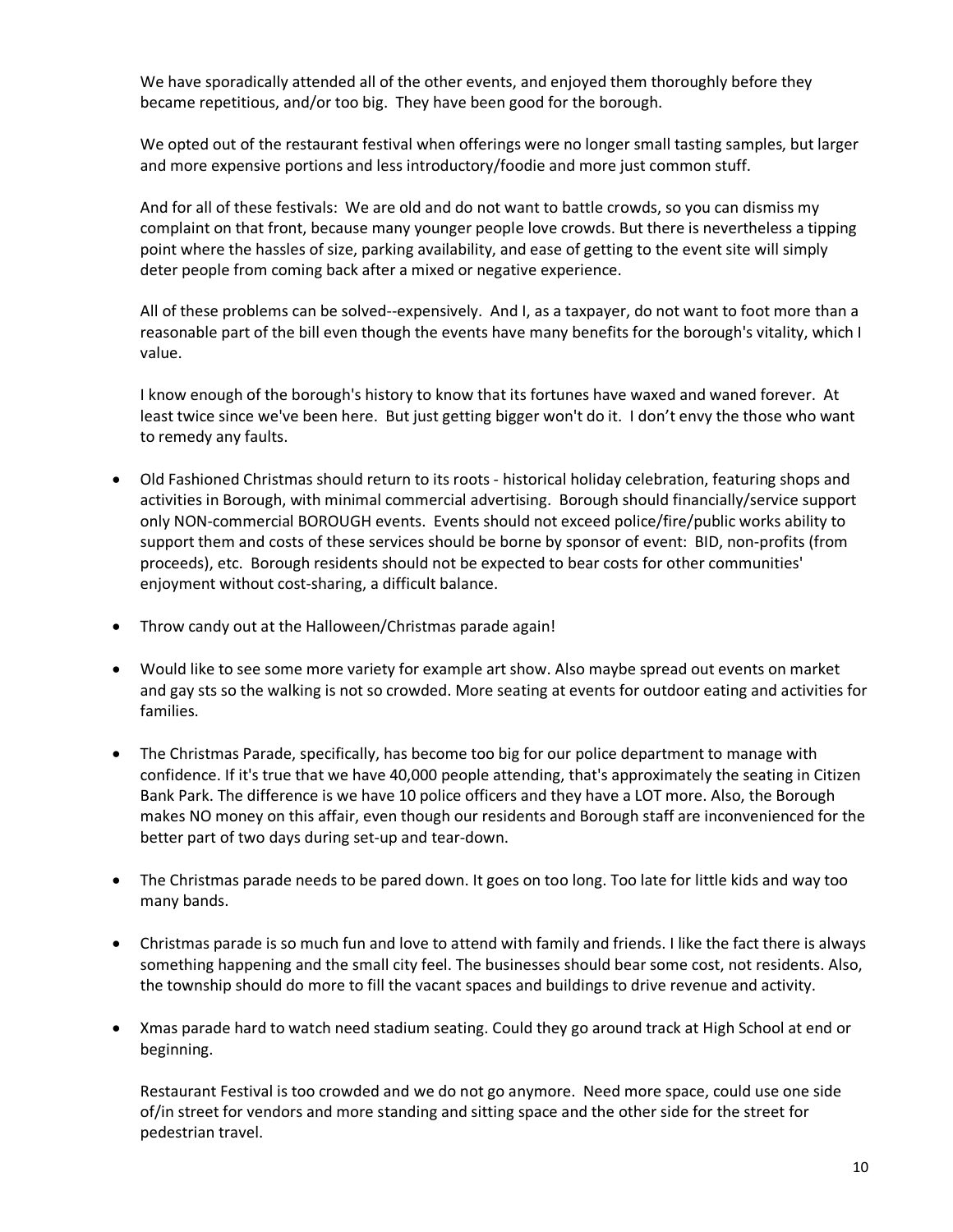Bike race is great, kid races are a riot. Professional bikers are exciting.

Halloween in the borough is fun. Very friendly and social.

I understand that the concerns of new residences and the cost to the boro but hope you can find a balance that keeps us coming in to town.

- Christmas Parade is too large, parking needs to be offsite too dangerous for residents needing to move about town, DONT like all the folks coming from different states, use LOCAL talent, fix the parking way too dangerous and out of towners have no care for local residents
- Restaurant festival has grown too big...crowds, dogs, long lines, and extremely intoxicated individuals keep us away.

We do love Swingin Thursdays, the bike race, Christmas parade, and Veteran's Day Parade. Now that candy is no longer thrown at the Halloween parade, I feel it's way more safe and enjoyable.

- The holiday parade has gotten too large. There are too many people coming from outside WC and cause problems in the neighborhoods. There is a lot of trash and debris left behind along with issues of cars being hit due to parking difficulties. Most of the events are fun and a nice way to bring the community together.
- It's difficult being a resident when events occur since parking becomes a real issue. It seems that the events are attracting more and more people each year making it more disruptive to people who live in town. I don't mind it but don't think we need more events than we have already and the crowds should be limited.
- Extra public works and police expenses should be paid by the promoter(s), not the taxpayers. I also did not understand the SWAT officer by himself with a rifle at the foot race during Christmas. That isn't appropriate and he should not have been by himself. That is police work 101. Besides that......I thought it was an awesome event. I assume QVC paid for the city expenses since they were the sponsors.
- I feel Restaurant Festival has gotten too big.
- A couple of the events are great Christmas Parade, Bike Race. Others, I have no interest in (Chili Cook off, Restaurant Fest.) that in my opinion unnecessarily bring big crowds to the boro and in turn bring congestion, traffic hassles and unwarranted costs.
- Not sure of "fair share "amount and Swingin' Summer Thursdays needs to be revamped.
- The Christmas parade should definitely not get bigger and perhaps be scaled back. The ability to enjoy the event-parking, crowds, comfort stations, eating options-are degrading because the event has gotten so big. We enjoy Swinging Summer Thursdays the best because they have more of a neighborhood feel and are less crowded. We generally have not att3nded various food festivals because crowds just get too big.
- Please keep dogs away from all events. Please prohibit smoking at all events.
- Love the events but glad the Borough is taking a second look.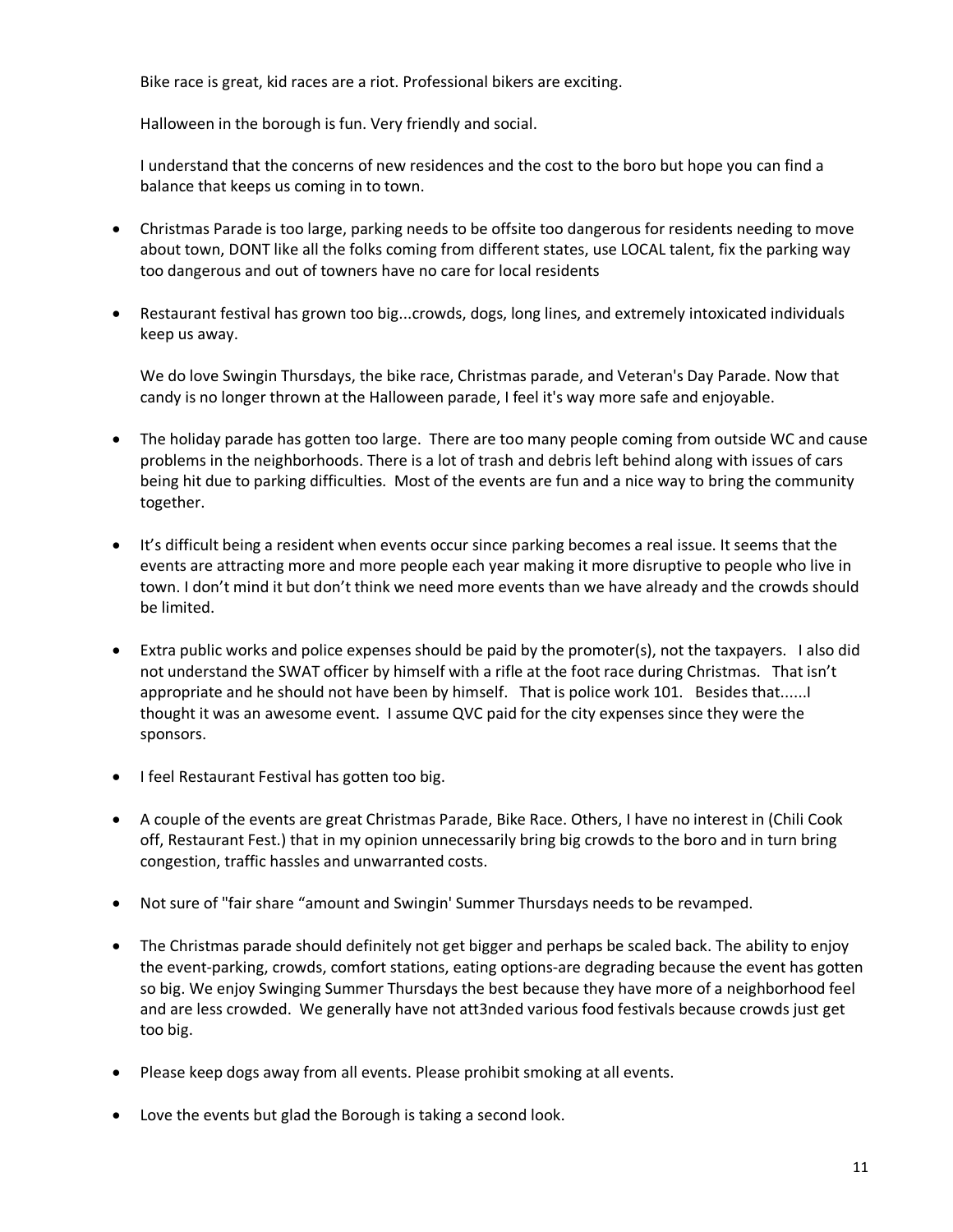• We absolutely love living in the borough and love being a part of so many fun activities. That said, on nights like the Halloween Parade and the Christmas Parade I mark it on my calendar to take a half day so I don't get stuck in traffic three blocks from my house. It's all part of the fun but as the borough reconsiders some events this should be a concern because more than 2/3 of these kinds of events that shut down town/traffic can be difficult for residents. Safety is obviously a part of that concern!

Drag racing and basic pedestrian safety (especially at stop signs) is also a major concern. We nearly get run over almost daily while walking around town particularly on New and Hinnom and around the Justice Center.

- I think probably one of the biggest problems is parking and crowd control. As a resident of the boro, the parking situation on a normal basis is bad enough but when and event is going on it is even worse. The events that I entered no to not attending are for the most part because of lack of interest on my part. For the Restaurant Festival, I have been attending these for years, the last time I attended was maybe 6 years ago, I had my young grandson with me, and it was so horribly crowded you could not enjoy it, I think I walked one block and came home. I do think however; that although I might not always attend, I do think these events are good for West Chester.
- The Christmas parade has gotten far too big. Setup is too disruptive to downtown business, there are far too many bands from distant towns and the duration typically makes it difficult for little kids to stay to the end.
- Some events (Christmas parade in particular) have become SO big there should be a "local zone" (bleachers accessed with local address ID) so that West Chester residents don't have to compete with throngs of people. Events are great, but especially if residents bear some of the expense, we should at least be able to enjoy them.
- Many of the events have been around for a number of years. It would be nice to see some different events come to West Chester.
- In recent years, the volume of people and overall popularity of the Christmas Parade event has made traveling home from work that evening difficult and parking on-street for many residents nearly impossible. It's wonderful to see the growing support and excitement from the community, but the traffic and size of the crowds has had deleterious effects on the overall event.
- Parking for the Christmas Parade is a hot mess! Residents returning home from work are unable to park, two-way streets are not able to accommodate traffic in both directions causing damage to parks cars. There needs to be a better solution to the massive influx of cars. Perhaps utilizing lots outside of town (i.e.: old Acme on 322) and providing shuttles would be an option
- We still have young children so the events we attend these days are family oriented. Super Sunday is nice with the kids zone at Wells Fargo Parking Lot. The festivals at Everhart Park are nice too but they never have enough food vendors.

We've been disappointed with the Halloween parade and the Christmas parade the past two years. We need to find a way to be able to pass out candy at the Halloween parade, it was a real bummer this year. I wish the Xmas parade wasn't so commercial and was more decorative and Christmas oriented. It would also be nice to highlight more west Chester businesses/organizations, particularly the wonderful social services we have such as the food pantry, safe harbor, friends association, etc. we should be asking for donations at these events and raising awareness.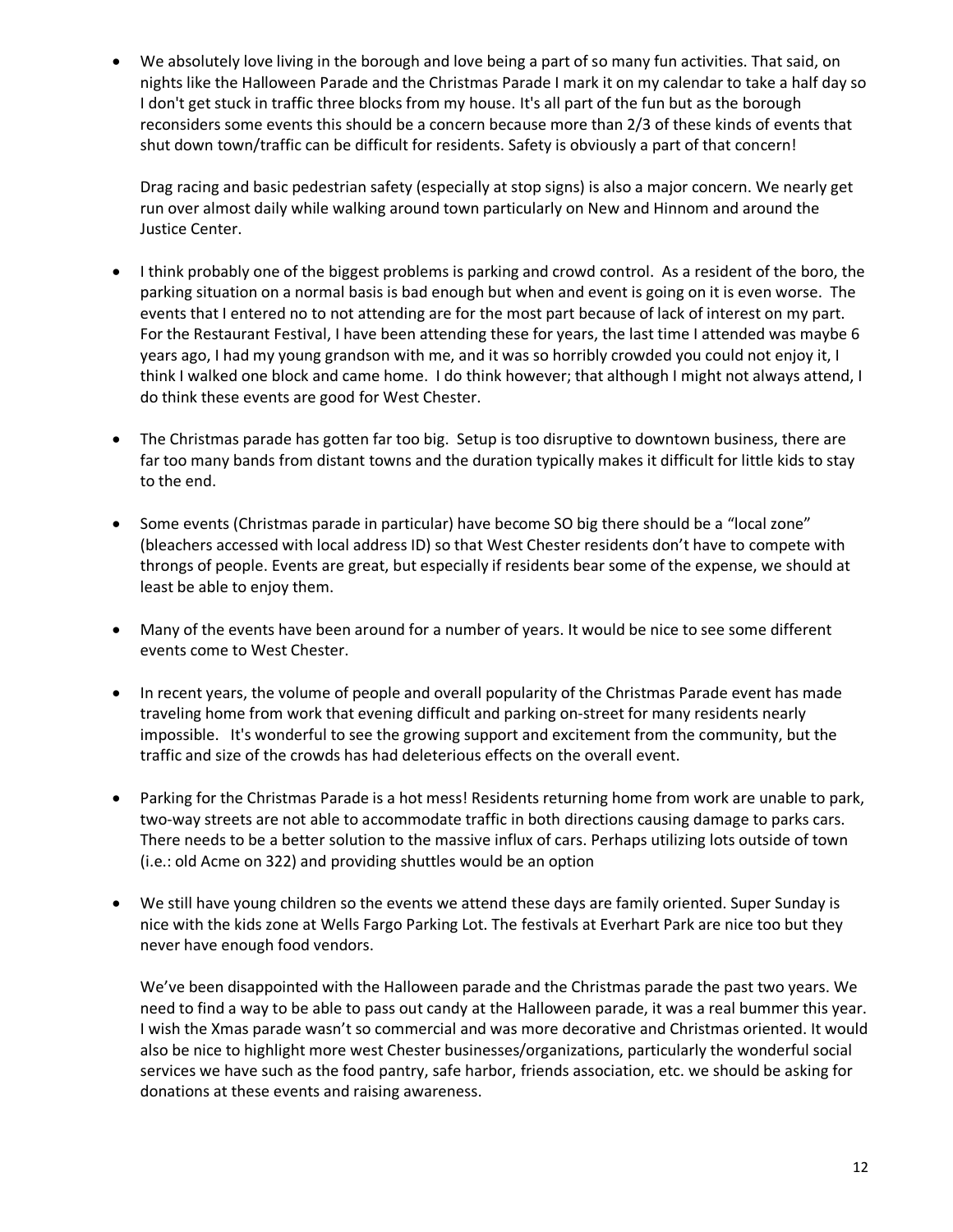- I didn't answer the cost sharing program because it would be 100% for the Halloween Parade but 0% for a church's 5K run. I'm not sure you could limit the size of events; but, for the Christmas Parade the borough should provide shuttles from parking lots at the College, Henderson, the Hospital, and maybe West Goshen Shopping Center.
- The Christmas Parade has become too large for our borough it needs to return to the "Old Fashioned Christmas Parade" with our small-town atmosphere.
- I wouldn't mind seeing Super Sunday being retired. Some of these events seem tired (Super Sunday, Swinging Thursday, Restaurant Festival). Absolutely love Halloween Parade and Victorian Christmas and Parade - very unique and something for everyone. I also appreciate those events that the borough itself may not be sponsoring, such as First Fridays and the Film Festival - things geared toward the Arts and adults.
- The Christmas parade has become too commercial in recent years, and no parade should ever include political floats or messages!
- We might want to consider off-site parking and provide shuttles into town for the biggest events, to allow emergency personnel emergency access if needed. The streets are way too clogged, albeit only for a few hours, for Old Fashioned Christmas parade. Parking at the University, at QVC, anywhere there is excess space on that Friday night, and then shuttle in to the venue.

I think we have the right number of events. We could probably do a couple more and it wouldn't hurt. But the events are one factor for why people want to live here (in the West Chester area). That "desire to live here" is an asset that should be valued and protected.

I don't know what kind of support, if any, we get from neighboring townships, or how we could get support from them. Everyone living in the 19380,81,82 zip codes say they live in West Chester, even though they don't mean the borough, and usually say it with pride!

- The best events should be allowed..and sponsored by advertisers... If they benefit the shops and restaurants and/or for charity fundraising the boro should have some support..i.e. traffic control, clean up.
- Blessing of animals at everhart --- Great.
- The bike race is a non-issue, not interesting at all, The Christmas Parade has become too large for the night it is held. The police should have many more law enforcement team in place for 45 k people. A Phillies game has 40 police officers for same amount of attendee. The parade should be switched to a weekend so the town could be empty to allow easier flow of attendee. Mid-day Saturday or Sunday is the ticket.
- The Christmas parade is too large for out footprint and being held at night on a workday, too complicated for employees trying to leave and people trying to come into town. If we plan on keeping the Christmas Parade as it stands now, switch it to a Sunday afternoon, it's still dark around 4 pm in December.
- I think the organizers should share the cost of extra police, clean up and traffic management. This includes WCU sponsored events.
- A large, corporate sponsor should pay for an event they are sponsoring.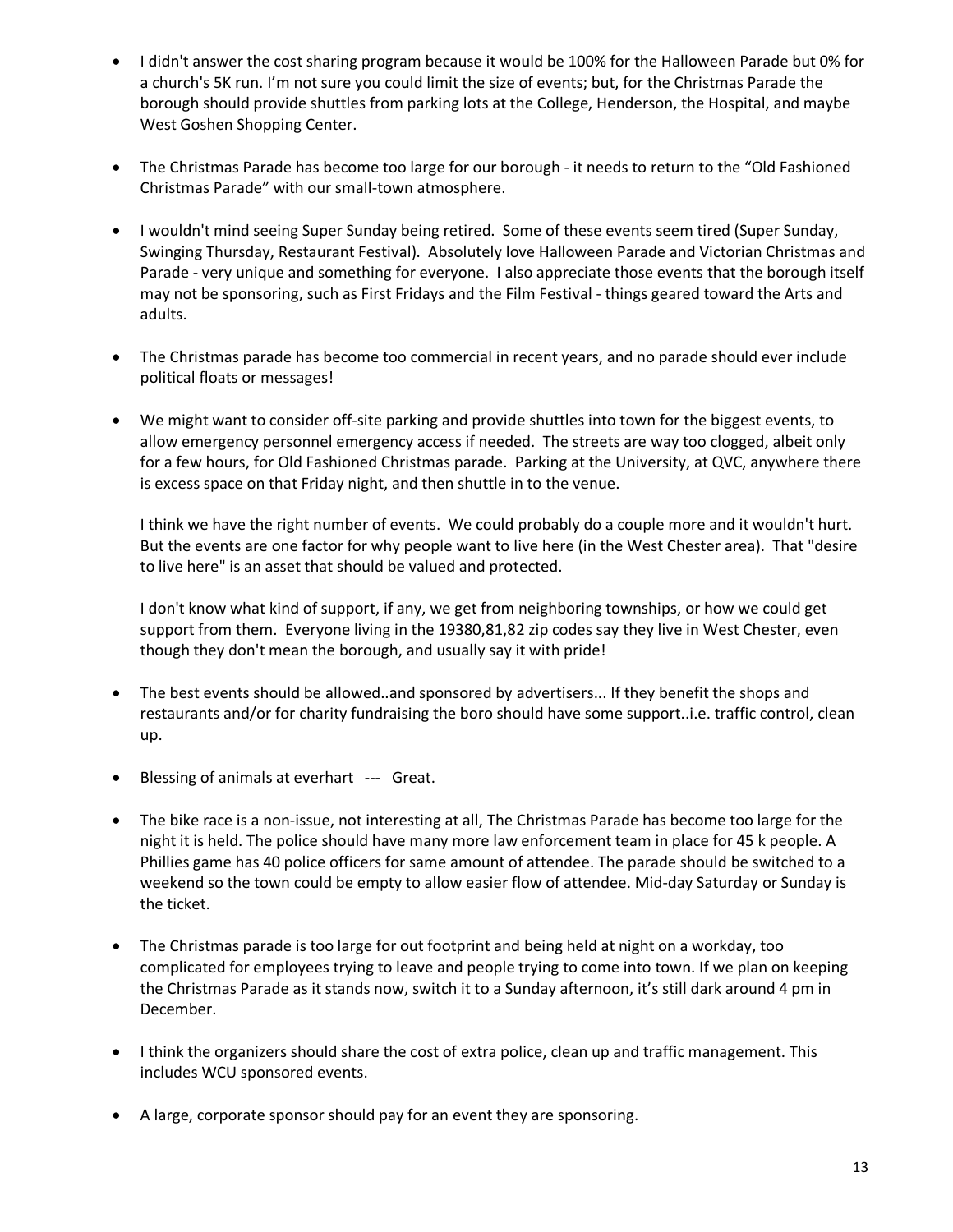- The restaurant festival and chili cook off are difficult to attend because of it being so crowded, especially on Gay St. Can they be spread out to more streets to make them easier to navigate? I would imagine a good number of people don't attend that otherwise would for this reason.
- Regarding the percentage of event costs that Borough taxpayers should cover, I can't give a good answer - would need to see the history of funding events, previous community responses (perhaps via focus groups), and an impact statement for any potential changes.
- I have concerns about safety, insofar as I have doubts that our police presence on the ground is large enough and am afraid that it would not be equipped to handle a terrorist driving a truck into a crowd, or something like that.

I also have concerns about safety during Th/Fri nights and Sunday afternoons/evenings when drivers treat Gay St (between Darlington and New) and Hannum Ave as their personal drag-racing track. Just a few reckless drivers come speeding up the hill at 40 or 50 mph, or try to reach top speeds on Gay St, right before it hits New. It's quite dangerous to pedestrians, and I believe it's only a matter of time until one of these speeders strikes and kills a pedestrian.

- Love the boro events!! Lucky to live here!
- Events in this town would be missed. The council person pushing for these events to go away should be dismissed from council. He is only trying make a name for himself. These events have been taking place in West Chester for YEARS! Taking them away is the wrong idea. It brings people to our town, it helps our shops and restaurants, it shows how great and welcoming West Chester is! Having these events and others is a great thing! If you want a town that does nothing, that looks run down and no one comes to... That's what you will have... nothing...
- Interesting survey. I answered all the questions including "Do you think Borough taxpayers should bear a reasonable portion of the cost of events?" I said no. I know of no one who is suggesting that there be funds from property taxes for events. There are other ways of raising funds and we should be discussing the options.
- I don't think residents of the Borough should have to pay costs associated with events that are put on by outside organizations. The event registration fees/permits should cover any set-up, clean-up, and security associated with the event. The questions about limiting the number of events and limiting size should have provided more options. It depends on the kinds of events. Limiting the number may be good for the number of 5Ks but having a strict number for all events would be unfair in that new types of events may be prevented from starting and becoming signature West Chester events. Please do everything you can to keep the West Chester Christmas Parade in the Borough. This is my favorite event!
- The Restaurant Festival has grown so large that I won't attend it. I adore the Christmas Parade, but the amount of people and cars in our town was dangerous this past December !!
- The Christmas Parade and Restaurant Festival are too crowded and affect the quality of life for residents with parking who aren't attending events. Maybe they should consider shuttling visitors from West Goshen Shopping Center and WCU.
- I appreciate when notice is given (well in advance) about street closures through the use of the electronic traffic sign on Gay Street by the (permanent) Borough Building.